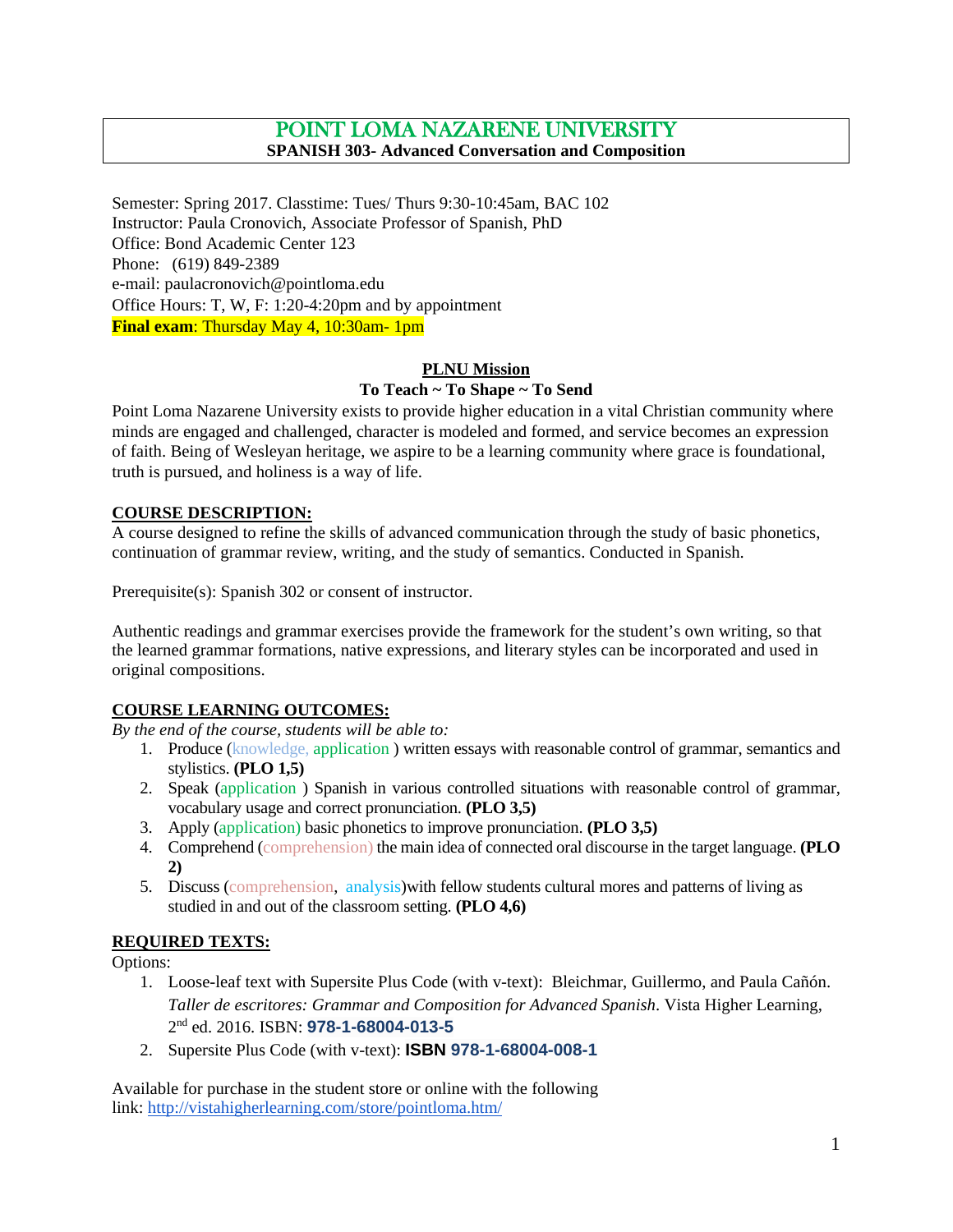#### **COURSE COMPONENTS AND METHODS OF EVALUATION:**

**55%- Homework and Compositions:** On the course calendar you will see columns labeled **Tarea para la próxima clase**. You are responsible for preparing all reading and writing assignments *before coming to class* on the designated day.

- Supersite activities **(15%)**: Any assigned activities from the Supersite (not including the **Taller de escritura** - see next bullet). Supersite activities are to be done in preparation for the section taught in the next class in order to consolidate your understanding so you are better prepared for the class discussion.
- **Taller de escritura** writing activities **(40%)**: There is one essay per lesson, 6 in total. You submit these activities via the *Taller de escritores* Supersite. Your (rough draft) writing assignments are due on the day assigned and we will edit them in class, so bring a hard copy. Pay attention to the syllabus due dates because rough drafts are *not* assigned on the vhlcentral.com calendar/Supersite. You are responsible for handing in a final draft via the Supersite. This is denoted as "versión final" on the syllabus.

**15%- Quizzes:** You will be quizzed on the *Léxico, Estructuras,* and *Ortografía y puntuación* sections of each lesson. Quizzes are assigned and completed on the Supersite. They are open-book, with 2 attempts, no time limit, and are due by 11:59pm on the day indicated on the syllabus, unlike the HW which is due before class.

**10%- Midterm Exam:** This course has a midterm exam that will be given on Thursday, March 2.

**15%- Comprehensive Final:** This course has a final exam on Thursday, May 4 from 10:30am to 1pm.

**5%- Class participation and attendance:** You will actively contribute to class and group discussions both by asking and by answering questions; it also means that you will willingly engage in class activities and that you will always use the language of the course, i.e., Spanish. All students are expected to attend every day and arrive on time. Absence from class will affect your grade (1%), as will tardies (.5%), early departures (.5%), using your cellphone for texting, and regularly entering and leaving the room while class is in session.

#### **Grading Scale**

Outstanding work receives an A; outstanding work far exceeds what is expected (superior).  $A = 93$   $A = 90$ Excellent work receives a B; excellent work exceeds what is expected (above average).  $B+=87 B=83 B=80$ Good work receives a C; good work basically meets expectations (average).  $C+=77 C=73 C=70$ Acceptable work receives a D; acceptable work is not particularly good, but is not failing (below average).  $D+= 67 D = 63 D = 60$ Unacceptable work receives an F; unacceptable work demonstrates poor effort and/or understanding (failing).  $F = 59$  and below

#### **COURSE POLICIES:**

#### **INCOMPLETES AND LATE ASSIGNMENTS**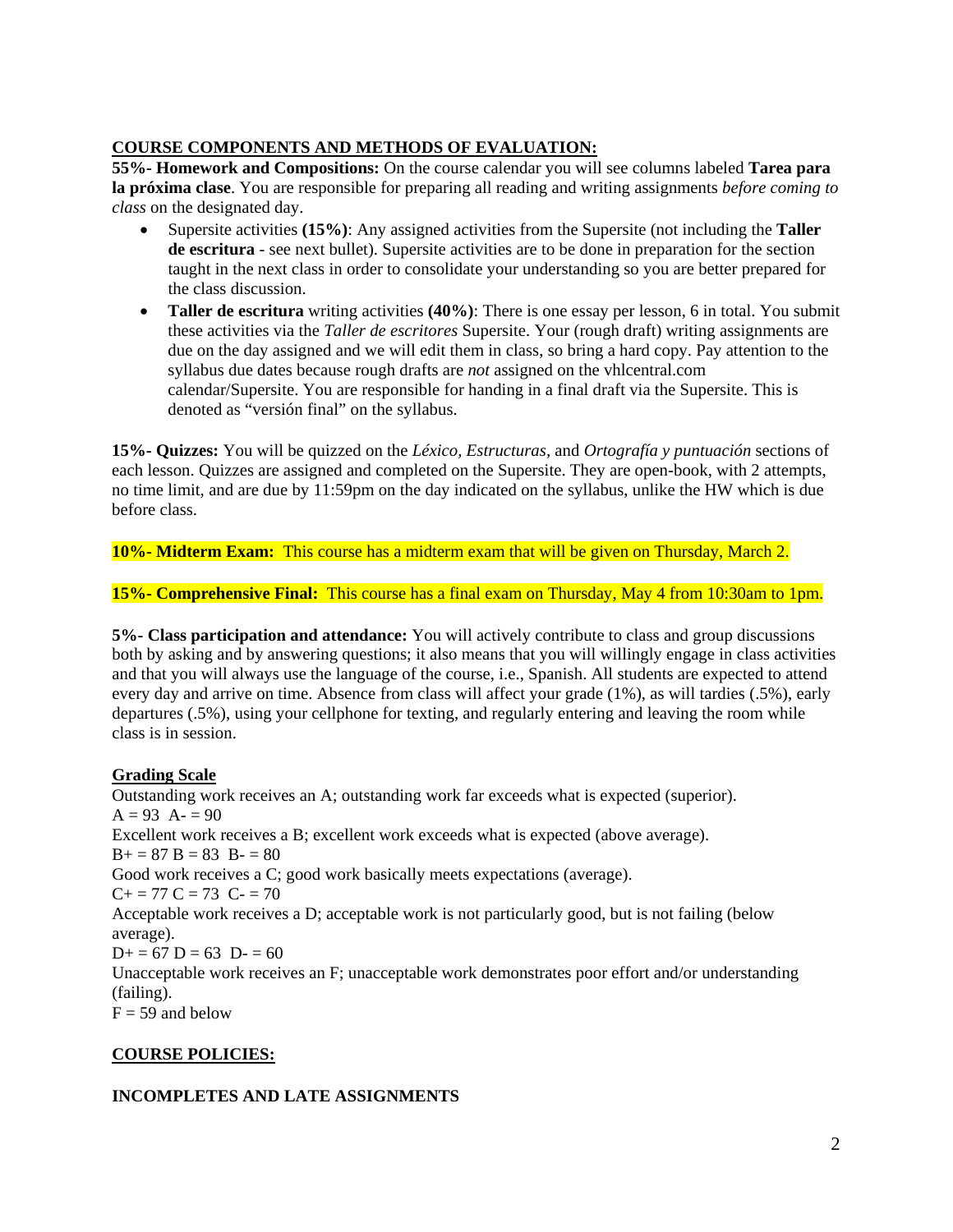All assignments are to be submitted/turned in by the beginning of the class session when they are due including assignments posted in Canvas/vhlcentral.com. Incompletes will only be assigned in extremely unusual circumstances.

#### **FINAL EXAMINATION POLICY**

Successful completion of this class requires taking the final examination **on its scheduled day**. The final examination schedule is posted on the [Class Schedules](http://www.pointloma.edu/experience/academics/class-schedules) site. No requests for early examinations or alternative days will be approved.

## **PLNU COPYRIGHT POLICY**

Point Loma Nazarene University, as a non-profit educational institution, is entitled by law to use materials protected by the US Copyright Act for classroom education. Any use of those materials outside the class may violate the law.

#### **PLNU ACADEMIC HONESTY POLICY**

Students should demonstrate academic honesty by doing original work and by giving appropriate credit to the ideas of others. Academic dishonesty is the act of presenting information, ideas, and/or concepts as one's own when in reality they are the results of another person's creativity and effort. A faculty member who believes a situation involving academic dishonesty has been detected may assign a failing grade for that assignment or examination, or, depending on the seriousness of the offense, for the course. Faculty should follow and students may appeal using the procedure in the university Catalog. See Academic [Policies](http://catalog.pointloma.edu/content.php?catoid=18&navoid=1278) for definitions of kinds of academic dishonesty and for further policy information.

## **PLNU ACADEMIC ACCOMMODATIONS POLICY**

If you have a diagnosed disability, please contact PLNU's Disability Resource Center (DRC) within the first two weeks of class to demonstrate need and to register for accommodation by phone at 619-849-2486 or by e-mail at [DRC@pointloma.edu.](mailto:DRC@pointloma.edu) See [Disability Resource Center](http://www.pointloma.edu/experience/offices/administrative-offices/academic-advising-office/disability-resource-center) for additional information.

#### **PLNU ATTENDANCE AND PARTICIPATION POLICY**

Regular and punctual attendance at all classes is considered essential to optimum academic achievement. If the student is absent from more than 10 percent of class meetings, the faculty member can file a written report which may result in de-enrollment. If the absences exceed 20 percent, the student may be deenrolled without notice until the university drop date or, after that date, receive the appropriate grade for their work and participation. See [Academic Policies](http://catalog.pointloma.edu/content.php?catoid=18&navoid=1278) in the Undergraduate Academic Catalog.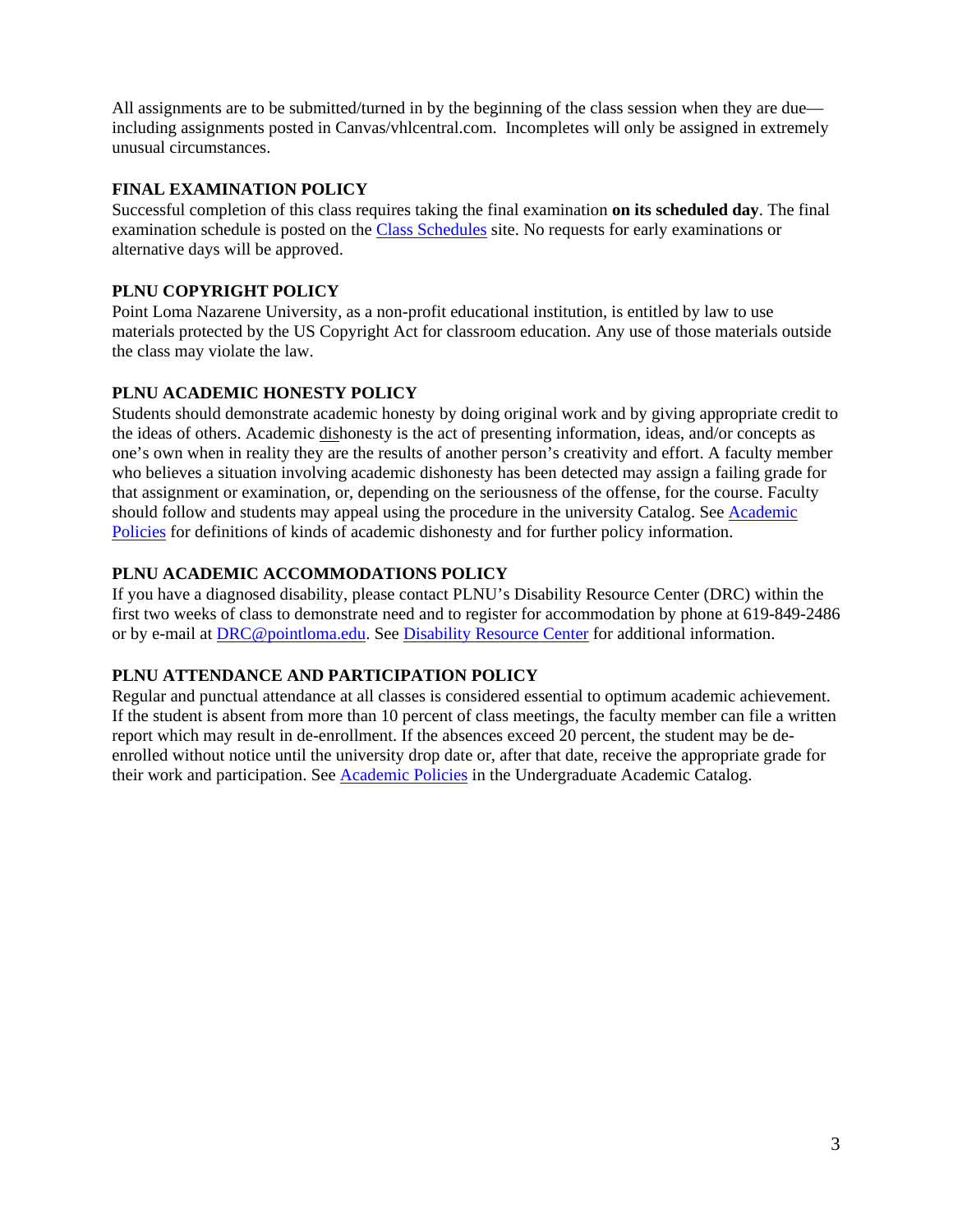# **COURSE SCHEDULE / PLAN DE ESTUDIOS:**

# **(Classes meet twice a week for 1hour 15 minutes.)**

| Semana/<br>Día                                          | Objetivos                                                                                                                                                                                                                                                                                                                     | Libro                                                                                                                                                                                                                                      | Tarea para la próxima clase                                                                                                                                                                                                                                                                                       |
|---------------------------------------------------------|-------------------------------------------------------------------------------------------------------------------------------------------------------------------------------------------------------------------------------------------------------------------------------------------------------------------------------|--------------------------------------------------------------------------------------------------------------------------------------------------------------------------------------------------------------------------------------------|-------------------------------------------------------------------------------------------------------------------------------------------------------------------------------------------------------------------------------------------------------------------------------------------------------------------|
| Semana<br>$\mathbf{1}$<br>Día 1<br>L1<br>jueves<br>12/I | • Reconocer y entender<br>las distintas formas de<br>descripción y cómo<br>escribirlas<br>• Reconocer y entender<br>la descripción en la<br>literatura<br>• Aprender a usar<br>vocabulario para describir<br>lugares, países,<br>ambientes, objetos y<br>personas<br>• Aprender las<br>expresiones de<br>percepción sensorial | • Introducción al curso<br>• Introducción a la Lección<br>1, pp. $2-3$<br>• Lectura, pp. $4-6$<br>Platero y yo<br>· Léxico 1.1 Vocabulario<br>para describir, pp. 7-8<br>• Léxico 1.2 Expresiones de<br>percepción sensorial, pp. 9-<br>10 | • Leer <i>Platero</i> $y$ $y$ <i>o</i> , $pp$ . 4–5.<br>• [Estudiar <i>Léxico 1.1</i> y $1.2$ pp.<br>$7 - 10.1$<br>• Leer <i>Estructuras</i> 1.3 y 1.4, pp.<br>$11 - 15$<br>• Supersitio: Lección 1:<br>Lectura; Léxico 1.1 y 1.2;<br>Estructuras 1.3 y 1.4                                                       |
| Semana<br>2<br>Día 2<br>L1<br>martes<br>17/I            | • Reconocer y entender<br>la descripción en la<br>literatura<br>• Utilizar el tiempo<br>presente para narrar y<br>describir<br>• Usar las preposiciones<br>para combinar las partes<br>de una oración                                                                                                                         | • Lectura, pp. $4-6$<br>Platero y yo<br>• [Prueba Léxico 1.2]<br>$\bullet$ <i>Estructuras</i> 1.3 The<br>present tense; ser and estar,<br>pp. $11-13$<br>$\bullet$ Estructuras 1.4<br>Prepositions, pp. 14–15                              | • [Estudiar <i>Estructuras</i> 1.3 y 1.4<br>para las pruebas, pp. 11-15.]<br>• Leer <i>Estructuras</i> 1.5, pp. 16–<br>18; Ortografía y punctuación<br>1.6, p. 19; y la presentación y el<br>modelo de $IA$ , pp. 22–23.<br>• Supersitio: Lección 1:<br>Estructuras 1.5; Ortografía y<br>punctuación 1.6          |
| Semana<br>2<br>Día 3<br>L1<br>Jueves<br>19/I            | • Usar los adjetivos para<br>describir<br>• Utilizar y entender la<br>acentuación de las<br>palabras<br>· Escribir una<br>descripción de un lugar o<br>un objeto                                                                                                                                                              | • [Prueba <i>Estructuras</i> 1.3]<br>• [Prueba <i>Estructuras</i> 1.4]<br>• Estructuras 1.5 Adjetivos,<br>pp. 16-18<br>• Ortografía y puntuación<br>1.6 Acentuación I, p. 19                                                               | • [Estudiar <i>Estructuras</i> $1.5 y$<br>Ortografía y puntuación 1.6 para<br>las pruebas, pp. $16-19$ ]<br>• Leer Ortografía y puntuación<br>1.7, pp. 20-21<br>• Leer la presentación y el<br>modelo de $1B$ , pp. 26-27.<br>• Supersitio: Lección 1:<br>Ortografía y punctuación 1.7;<br>Taller de escritura 1B |
| Semana<br>3<br>Día 4<br>L1<br>Martes<br>24/I            | • Entender y seguir las<br>reglas de puntuación<br>• Escribir una<br>descripción de personas                                                                                                                                                                                                                                  | • [Prueba <i>Estructuras</i> 1.5]<br>• [Prueba Ortografía y<br>puntuación 1.6]<br>• Ortografía y puntuación<br>1.7 Puntuación, pp. 20-21<br>· Taller de escritura 1B: La<br>descripción de personas, pp.<br>$26 - 28.$                     | • [Estudiar Ortografía y<br>puntuación 1.7 para la prueba,<br>pp. 20-21]<br>$\bullet$ Escribir el borrador de <i>1B</i> , pp.<br>$26 - 28.$                                                                                                                                                                       |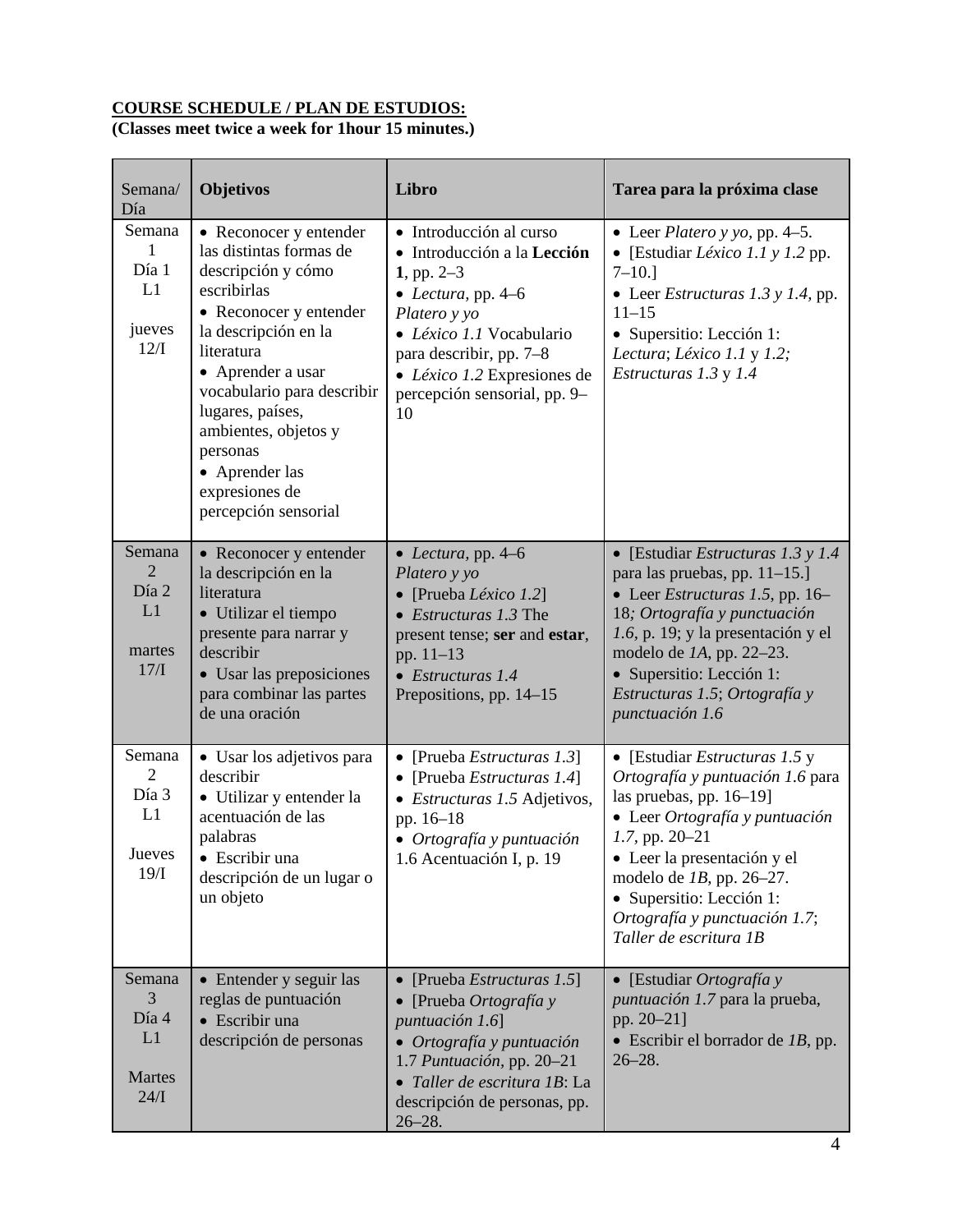| Semana<br>3<br>Día 5<br>L1 & L2<br>Jueves<br>26/I                | • Escribir una<br>comparación<br>• Repasar la lección<br>• Aprender a ser $un(a)$<br>narrador(a) eficaz                                                                                     | $\bullet$ [Prueba Ortografía y<br>puntuación 1.7<br>• Entregar borrador de<br>1B.<br>• Repasar la lección 1<br>· Introducción a la Lección<br>2, pp. 32–33                                                                                                                                    | • Leer La siesta del martes, pp.<br>$34 - 39.$<br>• Leer <i>Léxico</i> 2.1 y 2.2, pp. 42–<br>45.<br>• Supersitio: Lección 2:<br>Lectura; Léxico 2.1 y 2.2                                                                                                                                                                                      |
|------------------------------------------------------------------|---------------------------------------------------------------------------------------------------------------------------------------------------------------------------------------------|-----------------------------------------------------------------------------------------------------------------------------------------------------------------------------------------------------------------------------------------------------------------------------------------------|------------------------------------------------------------------------------------------------------------------------------------------------------------------------------------------------------------------------------------------------------------------------------------------------------------------------------------------------|
| Semana<br>$\overline{4}$<br>Día 1<br>L2<br><b>Martes</b><br>31/I | • Aprender a ser $un(a)$<br>narrador(a) eficaz<br>• Reconocer y<br>comprender la narración<br>en un cuento literario<br>• Aprender a ampliar el<br>vocabulario para mejorar<br>la escritura | • Lectura, pp. $34-41$<br>La siesta del martes<br>• Léxico 2.1 Ampliar el<br>vocabulario: ser, estar,<br>haber, hacer, ir y venir, pp.<br>$42 - 43$<br>• Entregar versión final de<br>1B (descripción de personas)                                                                            | • [Estudiar <i>Léxico</i> 2.1 para la<br>prueba, pp. 42–43.]<br>• Leer Léxico 2.2 y Estructuras<br>2.3, pp. 44–49.<br>· Supersitio: Lección 2: Léxico<br>2.2 y Estructuras 2.3<br>• Supersitio: Act 5<br>Composición, p. 41                                                                                                                    |
| Semana<br>$\overline{4}$<br>Día 2<br>L2<br>Jueves<br>$2/\Pi$     | • Aprender el uso de las<br>expresiones de tiempo<br>• Utilizar el tiempo<br>pasado para narrar y<br>describir                                                                              | · Hablar de Composición, p.<br>41<br>• [Prueba <i>Léxico</i> 2.1]<br>• Léxico 2.2 Expresiones de<br>tiempo, pp. 44-45<br>• <i>Estructuras</i> 2.3 Narrating<br>in the past, pp. 46–49                                                                                                         | • [Estudiar <i>Léxico</i> 2.2 y<br><i>Estructuras</i> 2.3 para las pruebas,<br>pp. 44-49.]<br>• Leer Estructuras 2.4 y<br>Ortografía y puntuación 2.5, pp.<br>$50 - 54.$<br>· Leer la presentación y el<br>modelo de 2A, pp. 58–59.<br>• Supersitio: Lección 2:<br>Estructuras 2.4 y Ortografía y<br>puntuación 2.5; Taller de<br>escritura 2A |
| Semana<br>5<br>Día 3<br>L2<br>Martes<br>7/II                     | · Usar las cláusulas<br>adjetivales para mejorar<br>la escritura narrativa<br>• Utilizar y entender la<br>acentuación de las<br>palabras<br>· Escribir la narración de<br>un evento         | • [Prueba <i>Léxico</i> 2.2]<br>[Prueba <i>Estructuras</i> 2.3]<br>• Estructuras 2.4 Adjectival<br>relative clauses, pp. 50–52<br>• Ortografía y puntuación<br>2.5 Acentuación II: Casos<br>especiales, pp. 53–54<br>• Taller de escritura 2A: La<br>narración de un evento, pp.<br>$58 - 60$ | • [Estudiar Estructuras 2.4 y<br>Ortografía y puntuación 2.5 para<br>las pruebas pp. 50–54]<br>· Leer Ortografía y puntuación<br>2.6, pp. 55–57.<br>• Escribir borrador de 2A, pp.<br>$58 - 60.$<br>• Supersitio: Lección 2:<br>Ortografía y puntuación 2.6                                                                                    |
| Semana<br>5<br>Día 4<br>L2<br>Jueves<br>9/II                     | • Entender y seguir las<br>reglas de puntuación                                                                                                                                             | • [Prueba Estructuras 2.4]<br>[Prueba Ortografía y<br>$\bullet$<br>puntuación 2.5]<br>• Ortografía y puntuación<br>2.6 Puntuación II, pp. 55-57<br>• Entregar borrador de<br>2A.                                                                                                              | • [Estudiar Ortografía y<br>puntuación 2.6 para la prueba<br>pp. 55–57]<br>• Leer La bandera rota y<br>embarrada, pp. 72-74.<br>• Supersitio: Lección 3:<br>Lectura, Léxico 3.1                                                                                                                                                                |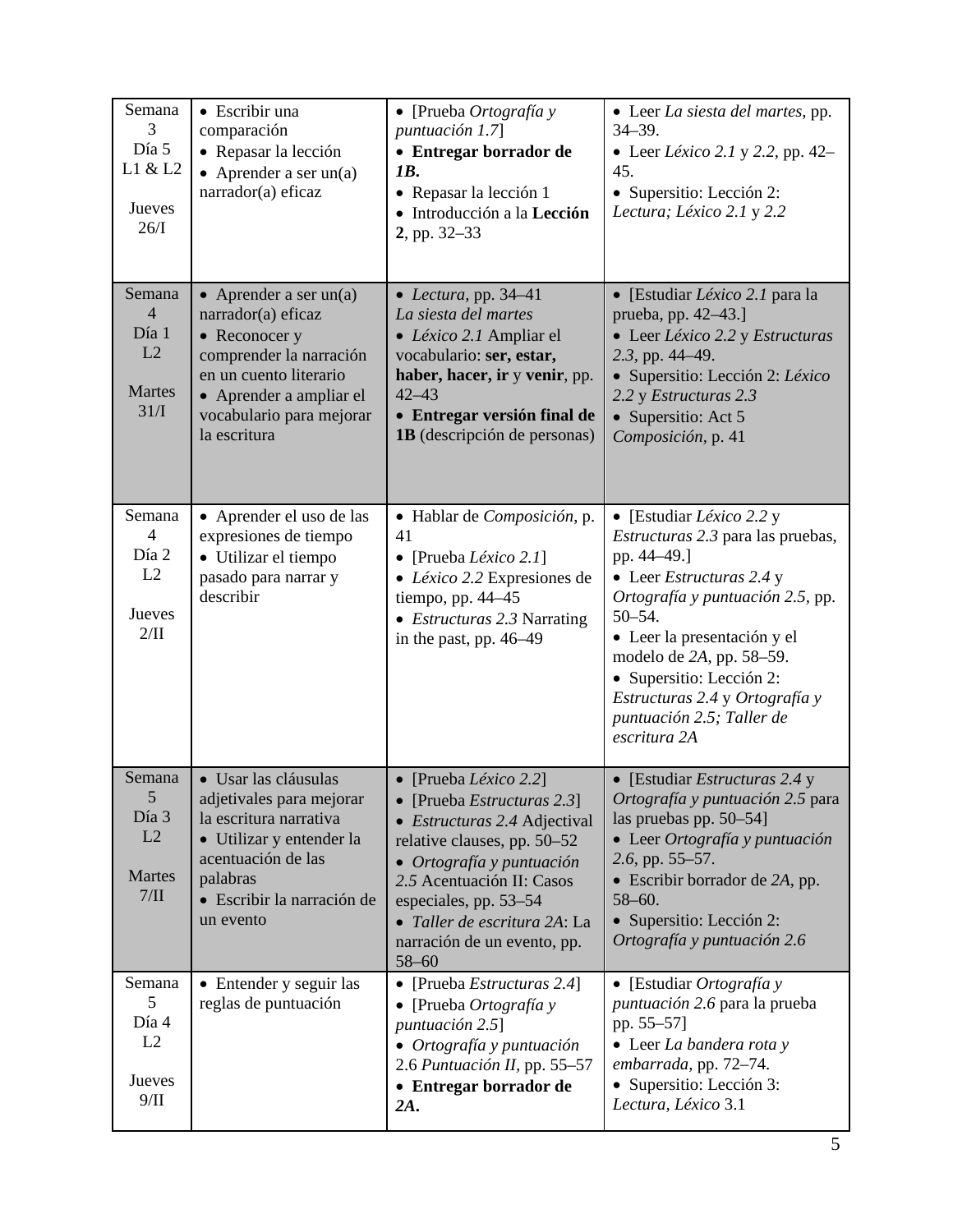| Semana<br>6<br>Día 5<br>L <sub>2</sub> & L <sub>3</sub><br>Martes<br>14/II | · Escribir una carta de<br>opinión<br>• Repasar la lección<br>• Narrar hechos<br>históricos y utilizarlos<br>como trasfondo para<br>compartir o transmitir una<br>opinión<br>• Reconocer y<br>comprender un ensayo<br>narrativo | $\bullet$ [Prueba Ortografía y<br>puntuación 2.6]<br>• Repasar la lección 2<br>· Introducción a la Lección<br>3, pp. 70-71<br>• Lectura, pp. $72-74$<br>La bandera rota y<br>embarrada                                                    | • Act 7 Composición, p. 76<br>• Leer Léxico 3.1 y 3.2 y<br><i>Estructuras</i> 3.3, pp. 77-84.<br>· Supersitio: Lección 3: Léxico<br>3.2; Estructuras 3.3                                                                                                              |
|----------------------------------------------------------------------------|---------------------------------------------------------------------------------------------------------------------------------------------------------------------------------------------------------------------------------|-------------------------------------------------------------------------------------------------------------------------------------------------------------------------------------------------------------------------------------------|-----------------------------------------------------------------------------------------------------------------------------------------------------------------------------------------------------------------------------------------------------------------------|
| Semana<br>6<br>Día 1<br>L <sub>3</sub><br>Jueves<br>16/II                  | · Aprender cómo enlazar<br>elementos con<br>conjunciones<br>• Aprender el uso de los<br>gentilicios y topónimos<br>• Usar construcciones<br>pasivas en la escritura                                                             | • Entregar versión final de<br>2A.<br>· Hablar de Composición, p.<br>76<br>• [Prueba <i>Léxico</i> 3.1]<br>• Léxico 3.2 Gentilicios y<br>topónimos, pp. 79-80<br>• Estructuras 3.3 Passive<br>constructions, pp. 81-84                    | • [Estudiar <i>Léxico</i> 3.2 y<br><i>Estructuras</i> 3.3 para las pruebas,<br>pp. 77-84.]<br>• Leer Estructuras $3.4 y$<br>Ortografía y puntuación 3.5, pp.<br>$85 - 89.$<br>• Supersitio: Lección 3:<br>Estructuras 3.4                                             |
| Semana<br>$\overline{7}$<br>Día 2<br>L3<br>Martes<br>21/II                 | • Hacer predicciones y<br>expresar suposiciones<br>• Utilizar y entender la<br>acentuación de las<br>palabras<br>· Escribir la narración de<br>un evento histórico                                                              | $\bullet$ [Prueba Léxico 3.2]<br>[Prueba Estructuras 3.3]<br>• <i>Estructuras</i> $3.4$ The future<br>and the conditional, pp. 85–<br>87<br>• Ortografía y puntuación<br>3.5 Acentuación III: Los<br>diptongos y los hiatos, pp.<br>88-89 | • [Estudiar Estructuras 3.4 para<br>la prueba pp. 85–89.]<br>· Leer Ortografía y puntuación<br>$3.6$ , pp. 90-91.<br>• Leer la presentación y el<br>modelo de $3B$ , pp. 96-98.<br>• Supersitio: Lección 3:<br>Ortografía y puntuación 3.6;<br>Taller de escritura 3B |
| Semana<br>7<br>Día 3<br>L <sub>3</sub><br>Jueves<br>23/II                  | • Entender la función y<br>el uso de las citas directas<br>e indirectas<br>• Escribir un ensayo<br>narrativo                                                                                                                    | • [Prueba <i>Estructuras</i> 3.4],<br>no prueba 3.5<br>• Ortografía y puntuación<br>3.6 Las citas, pp. 90-91<br>• Entregar borrador de<br>3B.                                                                                             | • [Estudiar Ortografía y<br><i>puntuación</i> 3.6 para la prueba,<br>pp. 90-91]<br>$\bullet$ Escribir la versión final de 3B,<br>pp. 96-98.                                                                                                                           |
| Semana<br>8<br>Día 4<br>L <sub>3</sub><br><b>Martes</b><br>28/II           | • Escribir un editorial<br>• Repasar la lección                                                                                                                                                                                 | • [Prueba $Ortografia y$<br>puntuación 3.6]<br>· Entregar versión final de<br>3B.<br>• Repasar la Lección 3<br>• Repasar las lecciones 1-3<br>para el examen de medio<br>semestre<br>· Introducción a la Lección<br>4, pp. 102-103        | · Leer La generación de los mil<br>euros, pp. 104-108<br>· Supersitio: Lección 4: Lectura<br>· Estudiar para examen de medio<br>semestre                                                                                                                              |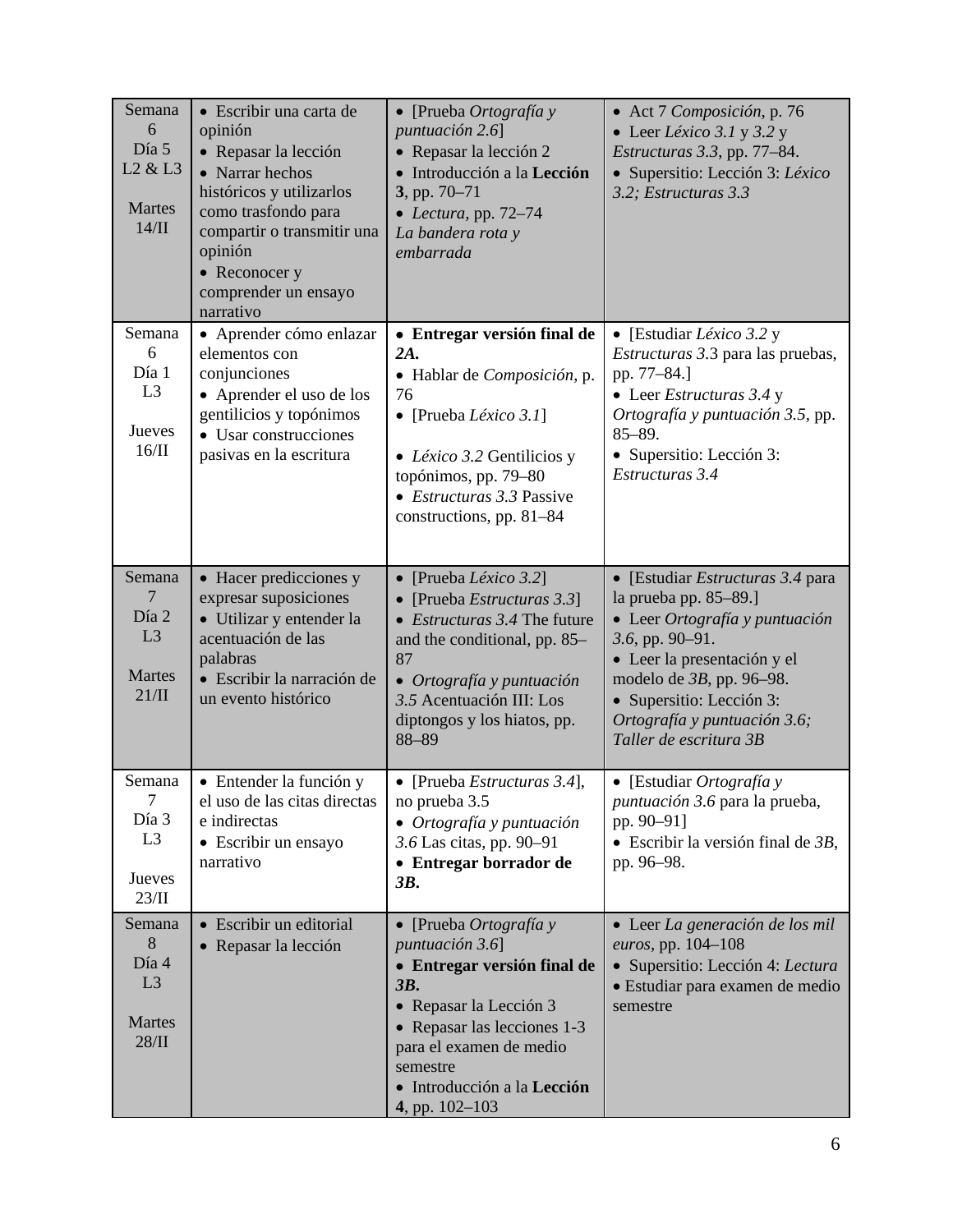| Jueves 2/III: Semana 8: Examen de medio semestre<br>Días feriados (6/III-10/III) |                                                                                                                                                                                                                    |                                                                                                                                                                                                           |                                                                                                                                                                                                                                                                      |
|----------------------------------------------------------------------------------|--------------------------------------------------------------------------------------------------------------------------------------------------------------------------------------------------------------------|-----------------------------------------------------------------------------------------------------------------------------------------------------------------------------------------------------------|----------------------------------------------------------------------------------------------------------------------------------------------------------------------------------------------------------------------------------------------------------------------|
| Semana<br>9<br>Día 1<br>L4<br><b>Martes</b><br>14/III                            | • Lograr exposiciones<br>claras, concisas y<br>comprensibles<br>• Reconocer cómo se<br>presenta la información<br>en una exposición<br>• Aprender el uso de las<br>expresiones de transición                       | • Introducción a la Lección<br>4, pp. 102-103<br>• Lectura, pp. $104-110$<br>La generación de los mil<br>euros<br>$\bullet$ <i>Léxico 4.1</i> Expresiones de<br>transición, pp. $111-112$                 | • Act 6 Composición, p. 110<br>• [Estudiar Léxico 4.1 para la<br>prueba, pp. 111-112.]<br>• Leer Léxico 4.2, y Estructuras<br>4.3 pp. 113-121.<br>· Supersitio: Lección 4: Léxico<br>4.2 y Estructuras 4.3                                                           |
| Semana<br>9<br>Día 2<br>L4<br>Jueves<br>16/III                                   | • Reconocer los sufijos y<br>su función lingüística<br>• Usar el subjuntivo en la<br>escritura                                                                                                                     | • [Prueba Léxico 4.1]<br>· Hablar de Composición, p.<br>110<br>• Léxico 4.2 Los sufijos, pp.<br>$113 - 115$<br>$\bullet$ <i>Estructuras</i> 4.3 The<br>subjunctive, pp. 116-121                           | • [Estudiar <i>Léxico</i> 4.2 y<br><i>Estructuras</i> 4.3 para las pruebas,<br>pp. 113-121.]<br>• Leer <i>Estructuras</i> 4.4, pp. $122-$<br>125<br>• Leer la presentación y el<br>modelo de 4C, pp. 137–138.<br>• Supersitio: Lección 4:<br>Estructuras 4.4         |
| Semana<br>10<br>Día 3<br>L4<br>Martes<br>21/III                                  | • Utilizar el infinitivo y<br>el participio en la<br>escritura                                                                                                                                                     | • (No Prueba Léxico 4.2)<br>• [Prueba Estructuras $4.3$ ]<br>• <i>Estructuras</i> $4.4$ Infinitives<br>and participles, pp. 122-125<br>· Taller de escritura 4C: El<br>ensayo de opinión, pp. 137-<br>139 | • [Estudiar <i>Estructuras</i> 4.4 para<br>la prueba, pp. 122-125]<br>• Leer Ortografía y puntuación<br>4.5, pp. 126-129.<br>• Supersitio: Lección 4:<br>Ortografía y puntuación 4.5                                                                                 |
| Semana<br>10<br>Día 4<br>L4<br>Jueves<br>23/III                                  | • Escribir los números<br>colectivos, ordinales y<br>fraccionarios                                                                                                                                                 | • [Prueba Estructuras 4.4]<br>· Ortografía y puntuación<br>4.5 Los números, pp. $126-$<br>129                                                                                                             | • [Estudiar Ortografía y<br>puntuación 4.5 para la prueba,<br>pp. 126-129]<br>• Escribir borrador de $4C$ , pp.<br>137-139.<br>• Leer La civilización del<br>espectáculo, pp. 142-143.<br>· Supersitio: Lección 5: Lectura<br>comprensión                            |
| Semana<br>11<br>Día 5<br>L4 & L5<br><b>Martes</b><br>28/III                      | • Escribir un ensayo de<br>opinión<br>· Repasar la lección<br>• Reconocer y<br>comprender los textos<br>argumentativos y cómo<br>escribirlos<br>• Reconocer el<br>argumento del/de la<br>narrador(a) en la ficción | • [Prueba $Ortografia y$<br>puntuación 4.5]<br>• Repasar la Lección 4<br>· Introducción a la Lección<br>$5$ , pp. 140–141<br>• Lectura, pp. $142-144$<br>La civilización del<br>espectáculo               | • <i>Léxico</i> 5.3 Verbos seguidos de<br>preposición, pp. 149-151<br>• [Estudiar <i>Léxico</i> 5.2 y 5.3 para<br>las pruebas, pp. 145–151.]<br>• Leer <i>Estructuras</i> 5.4 y 5.5, pp.<br>$152 - 157.$<br>• Supersitio: Lección 5: Léxico<br>5.3, 5.4 $\gamma$ 5.5 |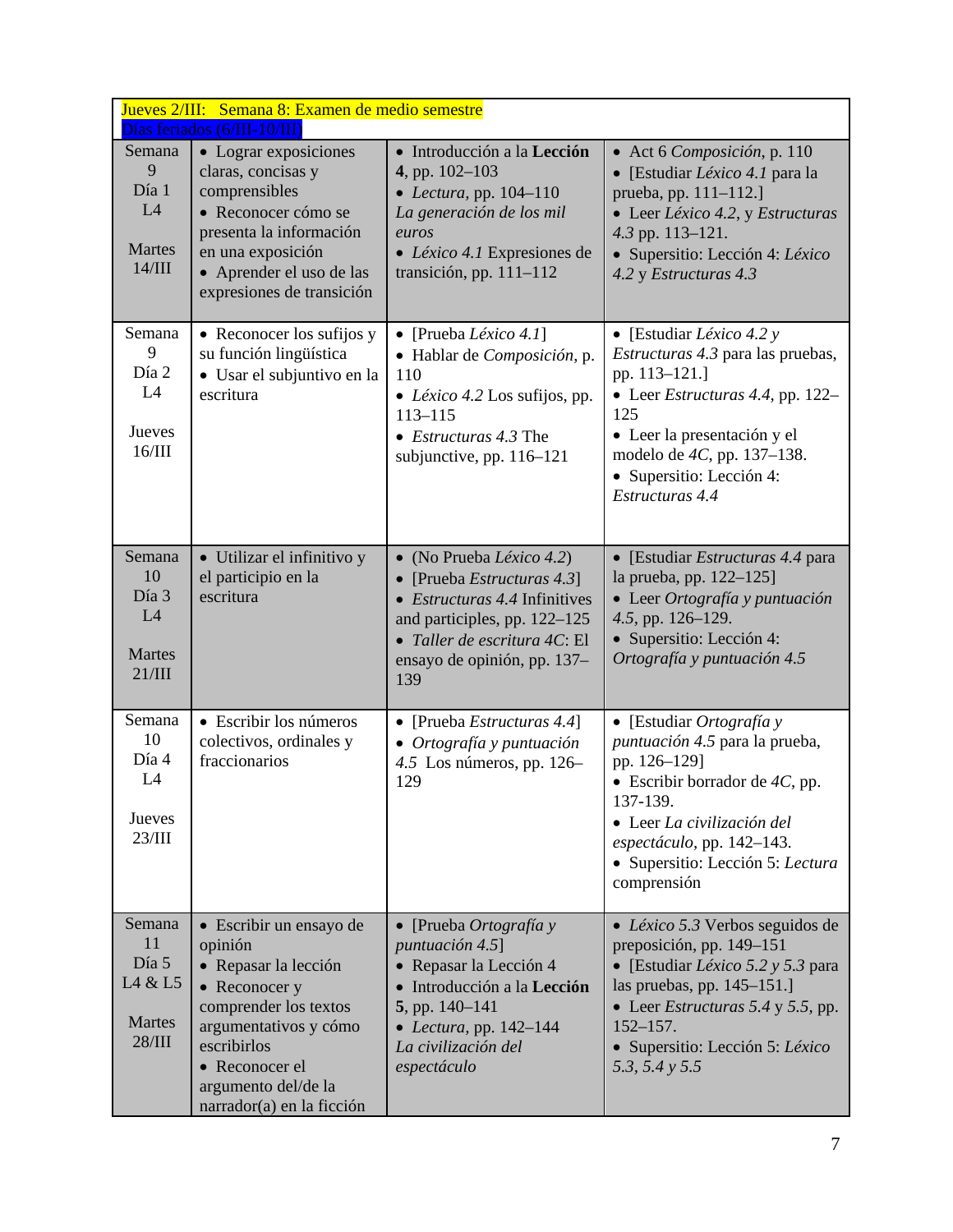|                                                                      |                                                                                                                                                           | Borrador de 4C a clase                                                                                                                                                                                                                 |                                                                                                                                                                                                                                                     |
|----------------------------------------------------------------------|-----------------------------------------------------------------------------------------------------------------------------------------------------------|----------------------------------------------------------------------------------------------------------------------------------------------------------------------------------------------------------------------------------------|-----------------------------------------------------------------------------------------------------------------------------------------------------------------------------------------------------------------------------------------------------|
| Semana<br>11<br>Día 1<br>L <sub>5</sub><br>30/III<br>Jueves          | • Usar el pronombre se<br>en construcciones<br>reflexivas y recíprocas<br>• Utilizar el se<br>impersonal<br>• Expresar acciones<br>condicionales          | • [Prueba <i>Léxico</i> 5.3]<br>• Estructuras 5.4 Other uses<br>of se, pp. 152–154<br>• <i>Estructuras</i> 5.5 Si clauses,<br>pp. 155-157<br>Entregar versión final de<br>4C.                                                          | • [Estudiar <i>Estructuras</i> 5.4 y 5.5<br>para las pruebas pp. 152-157.]<br>• Leer Ortografía y puntuación<br>5.6, pp. 158–159 y la<br>presentación y el modelo de 5A,<br>pp. 160-161.<br>· Supersitio: Lección 5:<br>Ortografía y puntuación 5.6 |
| Semana<br>12<br>Día 2<br>L <sub>5</sub><br><b>Martes</b><br>4/IV     | • Reconocer las palabras<br>compuestas                                                                                                                    | [Prueba Estructuras 5.4]<br>$\bullet$<br>[Prueba Estructuras 5.5]<br>• Ortografía y puntuación<br>5.6 Palabras compuestas,<br>pp. 158-159                                                                                              | • Taller de escritura 5A El<br>ensayo argumentativo, pp. 160-<br>162<br>• Escribir borrador de 5A                                                                                                                                                   |
| Semana<br>12<br>Día 3<br>L <sub>5</sub><br>L5 & L6<br>Jueves<br>6/IV | Peer edit<br>$\bullet$                                                                                                                                    | • Entregar borrador de<br>5A                                                                                                                                                                                                           | • Leer Crítica literaria sobre la<br>antología Recuerdos inventados,<br>pp. 172-176.<br>· Supersitio: Lección 6: Lectura<br>Comprensión                                                                                                             |
| Semana<br>13<br>Día 4<br>L5 & L6<br>Martes<br>11/IV                  | • Repasar la lección 5<br>• Desarrollar el<br>conocimiento del ensayo<br>académico y la crítica<br>Entender una crítica<br>literaria                      | · Introducción a la Lección<br>6, pp. $170-171$<br>• Lectura, pp. $172-176$<br>Crítica literaria sobre la<br>antología Recuerdos<br>inventados                                                                                         | • Leer <i>Léxico</i> 6.1, 6.2 y 6.3, pp.<br>$178 - 185.$<br>· Supersitio: Lección 6: Léxico<br>6.1 (no 6.2 y 6.3)                                                                                                                                   |
| <b>Semana</b><br>13<br><b>Jueves</b><br>13/N                         | Pascua: Días feriados                                                                                                                                     |                                                                                                                                                                                                                                        |                                                                                                                                                                                                                                                     |
| Semana<br>14<br>Día 1<br>L <sub>6</sub><br>Martes<br>18/IV           | • Conocer los verbos y<br>expresiones para indicar<br>cambios<br>• Comprender y usar el<br>lenguaje académico<br>• Entender el uso de los<br>anglicismos) | • Entregar versión final de<br>5A.<br>• Léxico 6.1 Verbos y<br>expresiones para indicar<br>cambios, pp. 178-180<br>• (Léxico 6.2 El lenguaje<br>académico, pp. 181-183<br>$\bullet$ <i>Léxico</i> 6.3 Los<br>anglicismos, pp. 184-185) | • [Estudiar <i>Léxico</i> 6.1 para la<br>prueba]<br>• Leer Estructuras $6.4$ y $6.5$<br>186-193<br>• Supersitio: Lección 6:<br>Estructuras 6.4 y 6.5                                                                                                |